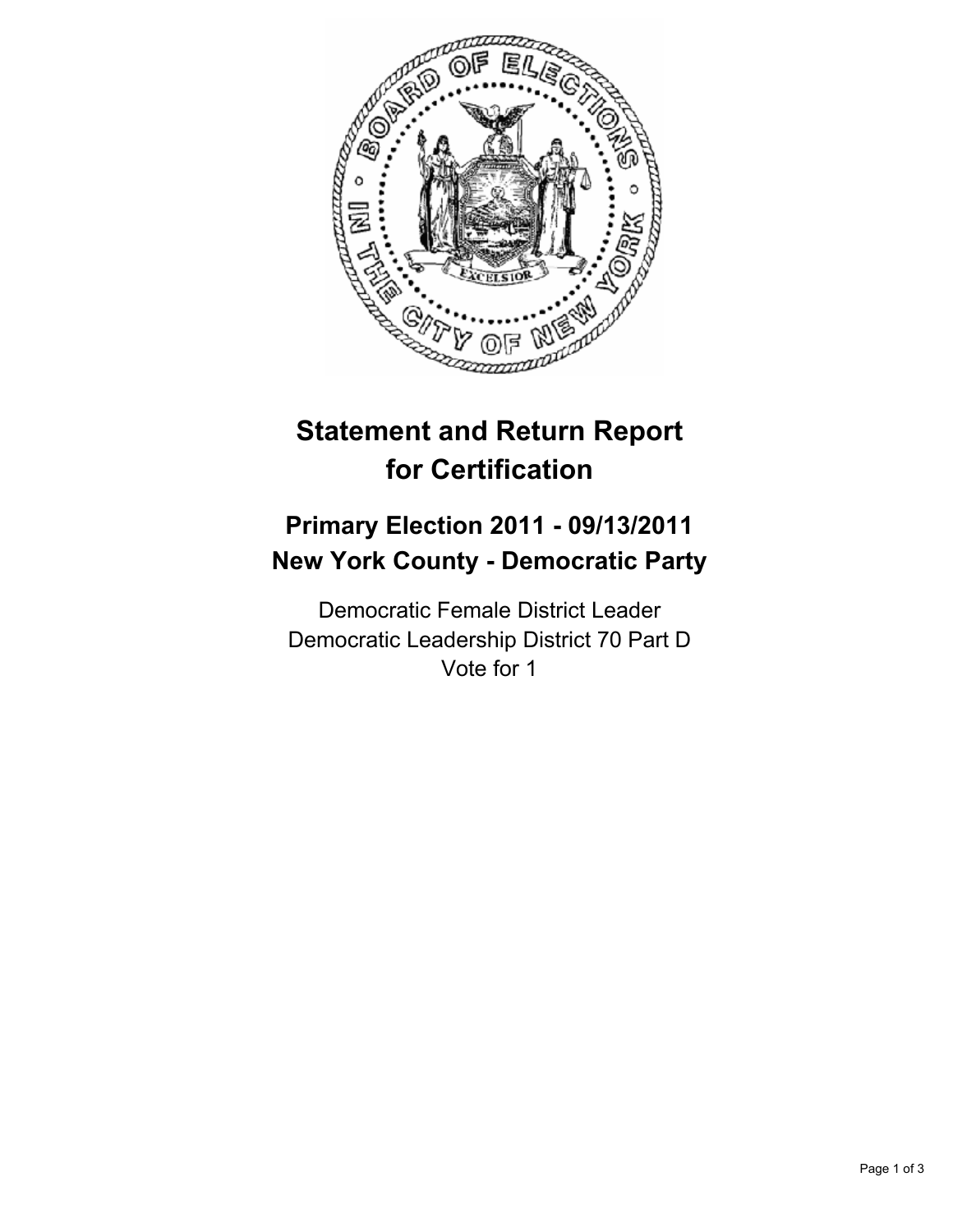

## **Assembly District 70**

| <b>PUBLIC COUNTER</b>                                    | 1,376 |
|----------------------------------------------------------|-------|
| <b>EMERGENCY</b>                                         | 0     |
| ABSENTEE/MILITARY                                        | 44    |
| <b>FEDERAL</b>                                           | 0     |
| <b>SPECIAL PRESIDENTIAL</b>                              | 0     |
| AFFIDAVIT                                                | 24    |
| <b>Total Ballots</b>                                     | 1,444 |
| Less - Inapplicable Federal/Special Presidential Ballots | 0     |
| <b>Total Applicable Ballots</b>                          | 1,444 |
| <b>MARISOL ALCANTARA</b>                                 | 819   |
| <b>APRIL G TYLER</b>                                     | 433   |
| PAT JONES (WRITE-IN)                                     | 1     |
| <b>Total Votes</b>                                       | 1,253 |
| Unrecorded                                               | 191   |